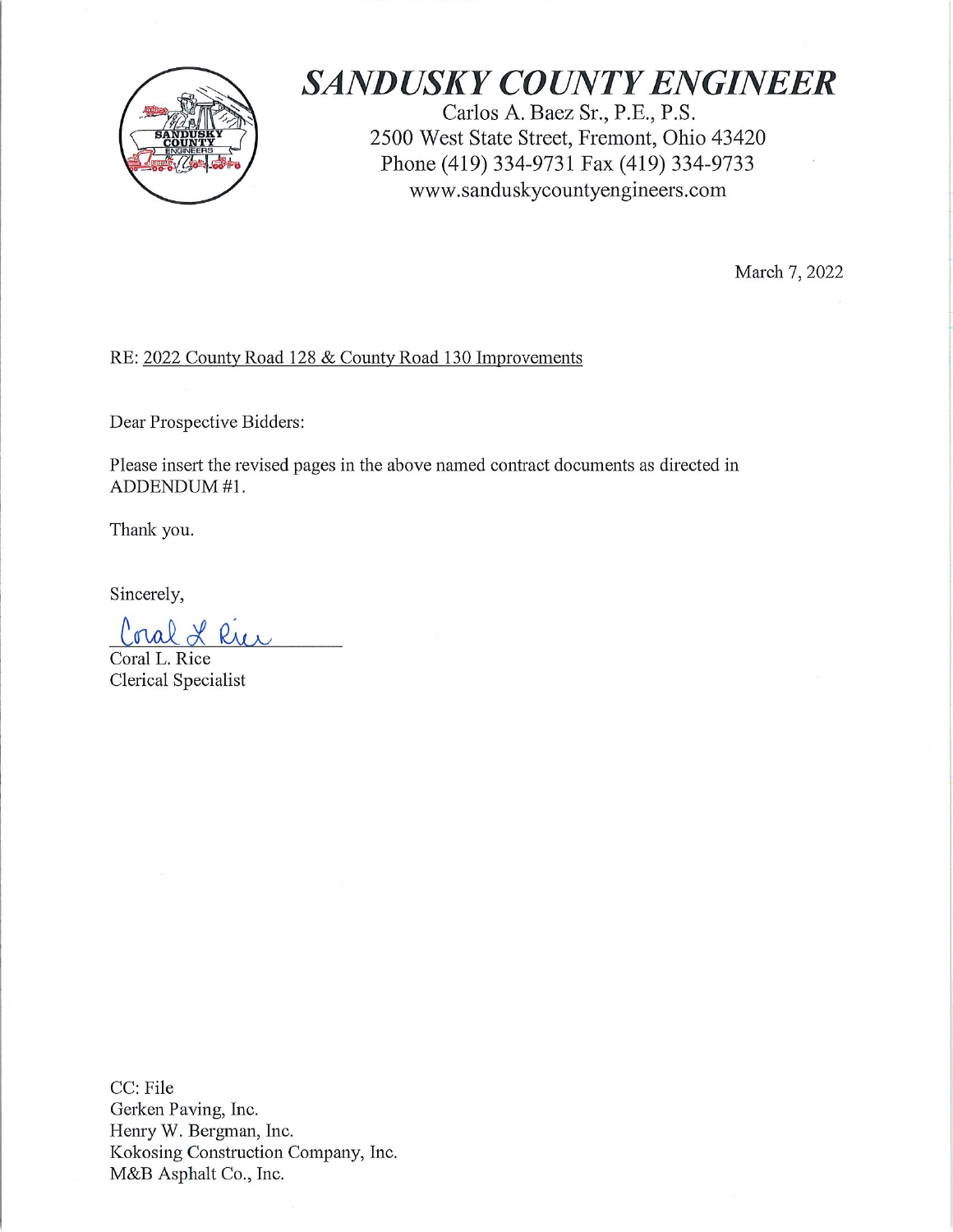## **ADDENDUM #1**

### March 7, 2022

### SANDUSKY COUNTY ENGINEER'S OFFICE

### RE: 2022 County Road 128 & County Road 130 Improvements – ADDENDUM #1

### Plan holders of the **2022 COUNTY ROAD 128 & COUNTY ROAD 130 IMPROVEMENTS**

are hereby notified of the following amendments to the Contract Documents. The following additions, alterations, deletions and/or clarifications shall be part of the Bid as much as if they were originally included in the Contract Documents. This Addendum #1 is hereby made part of the Contract Documents.

### *CONTRACT CHANGES*

1) Please insert this page, **ADDENDUM #1**, in front of the Table of Contents page.

### 2) **ENGINEER'S ESTIMATE**

- a. Please replace the **Cover Page** with the revised **Cover Page**
- b. Engineer's Estimate has changed to **\$1,100,000.00**

### 3) **ENGINEER'S ESTIMATE**

- a. Please replace page **A-6** with the revised page **A-6a**
- b. Engineer's Estimate has changed to **\$1,100,000.00**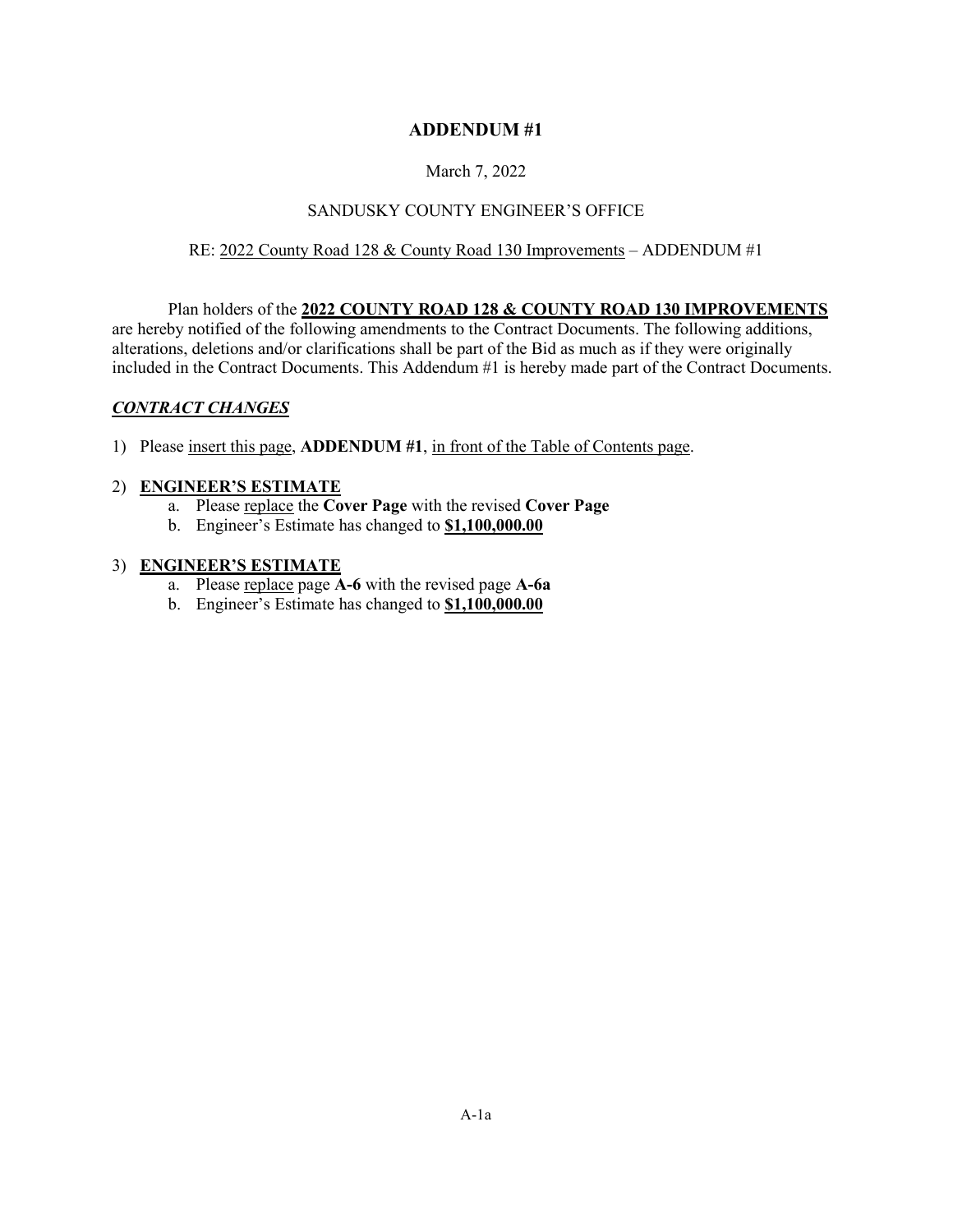# 2022 COUNTY ROAD 128 & COUNTY ROAD 130 IMPROVEMENTS  $1n$ SANDUSKY COUNTY, OHIO

# BIDS RECEIVED: MARCH 10, 2022 AT 11:00 AM

# ENGINEER'S ESTIMATE: *\$1,100,000.00*

## **Plan holder Registration**

To be eligible to bid on a project your company must be added to a plan holders list. If submitting a bid for a project, notify the County Engineer's Office to be placed on the plan holder list by providing company information and the project you will be bidding on. The plan holder registration form is on the project listing page located at the following website: [www.sanduskycountyengineers.com](http://www.sanduskycountyengineers.com/)

# **PLEASE PRINT CONTRACT DOCUMENTS ON LETTER SIZE PAPER**

**REVISED**